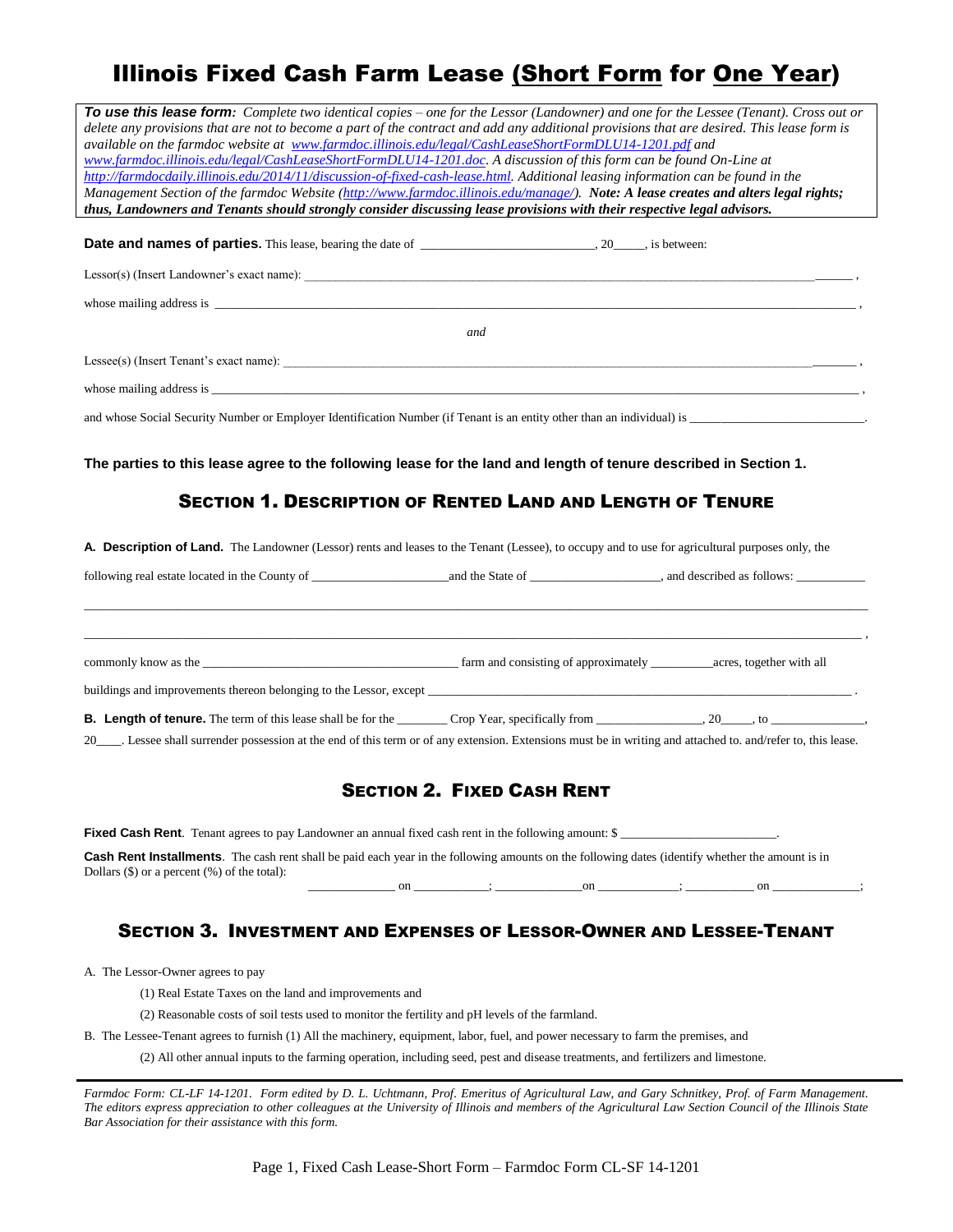### SECTION 4. LESSEE-TENANT'S DUTIES IN OPERATING FARM

#### **A. The Lessee-Tenant agrees:**

- 1. To cultivate the farm in a timely, thorough, and businesslike manner, including (a) Preventing, so far as reasonably possible, noxious weeds (defined by Illinois) and other weeds from going to seed and (b) Preventing unnecessary waste, loss, or damage.
- 2. To maintain the soil pH at 6.0 or higher (not to exceed a pH of 6.8) and to maintain soil fertility levels. Lessee-Tenant will apply limestone as appropriate to maintain this minimum pH level and will apply N, P, and K fertilizers at rates that, at a minimum, will replace the net N, P, and K expected to be used by the crops to be grown. (See Section 5, Clause A, for provisions regarding reimbursement of Lessee-Tenant for limestone.)
- 3. To implement soil erosion control practices and other conservation measures as may be necessary to comply with any soil loss standards mandated by the local, state and federal agencies and other conservation compliance requirements of federal farm programs.
- 4. Insurance: For the term of the lease, Lessee-Tenant shall maintain insurance with a carrier acceptable to the Lessor-Owner, insuring Lessee-Tenant while performing on the premises hereunder for the following types and in stated minimum amounts:

| Liability Insurance:    |                                      | per person/\$  | per occurrence |
|-------------------------|--------------------------------------|----------------|----------------|
| <b>Property Damage:</b> |                                      | per occurrence |                |
| Workers Compensation:   | Full Statutory Limits, if applicable |                |                |

5. To fulfill all other requirements necessary to qualify current and future farm operators to participate in federal farm programs.

#### **B. The Lessee-Tenant further agrees, unless written consent of the Lessor-Owner is obtained:**

- 1. Not to Assign this lease to any person or sublet any part of the premises herein leased nor to Permit, encourage, or invite other persons to use any part or all of this property for any purpose or activity not directly related to its use for agricultural production, and
- 2. Not to burn or bury any materials on the farm nor store or dispose of chemicals or empty chemical containers on the property nor enter into any contract, or other business arrangement that alters rights in the Lessor-Owner's security interest, right of entry, default or possession.

**C.** Other Duties:

### SECTION 5. MANAGEMENT AND BUSINESS PROCEDURES

 **\_\_\_\_\_\_\_\_\_\_\_\_\_\_\_\_\_\_\_\_\_\_\_\_\_\_\_\_\_\_\_\_\_\_\_\_\_\_\_\_\_\_\_\_\_\_\_\_\_\_\_\_\_\_\_\_\_\_\_\_\_\_\_\_\_\_\_\_\_\_\_\_\_\_\_\_\_\_\_\_\_\_\_\_\_\_\_\_\_\_\_\_\_\_\_\_\_\_\_\_\_\_\_\_\_\_\_\_**

- **A. Owner Reimbursement to Tenant for Limestone.** At the end of this lease term, if the Lessee-Tenant does not remain in possession of the farmland under a new lease or extension, Owner agrees to reimburse the Lessee-Tenant for Lessee-Tenant's "remaining cost" for each application of limestone within the past \_\_\_\_\_\_ lease years, this year included. The Lessee-Tenant's "remaining cost" for each application shall be calculated by depreciating the Lessee-Tenant's net cost of each application at the rate of \_\_\_% for each growing season that followed the application. After growing seasons, there is no "remaining cost" to be reimbursed.
- **B. Failure to Make Lease Payment.** Failure to make a lease payment by a due date described in Appendix A, or failure to make a payment required by a previous lease between the parties, is a "substantial breach" of this lease (See Section 6.A – Termination and Default).
- **C. Data.** Lessee-Tenant shall provide to Lessor-Owner annually (1) All crop production data from this farm, including records substantiating this production, and (2) The product name, amount, date of application and location of application of all pesticides and fertilizers used on the farm. Invoices/Receipts must be specific to the farm unit identified in this lease.
- **D. Hunting.** Lessor retains/ the hunting rights to the leased premises (Strike Out if Tennant is to have the hunting rights)**.**

#### **E.** Other Management Provisions:

 **\_\_\_\_\_\_\_\_\_\_\_\_\_\_\_\_\_\_\_\_\_\_\_\_\_\_\_\_\_\_\_\_\_\_\_\_\_\_\_\_\_\_\_\_\_\_\_\_\_\_\_\_\_\_\_\_\_\_\_\_\_\_\_\_\_\_\_\_\_\_\_\_\_\_\_\_\_\_\_\_\_\_\_\_\_\_\_\_\_\_\_\_\_\_\_\_\_\_\_\_\_\_\_\_\_\_\_**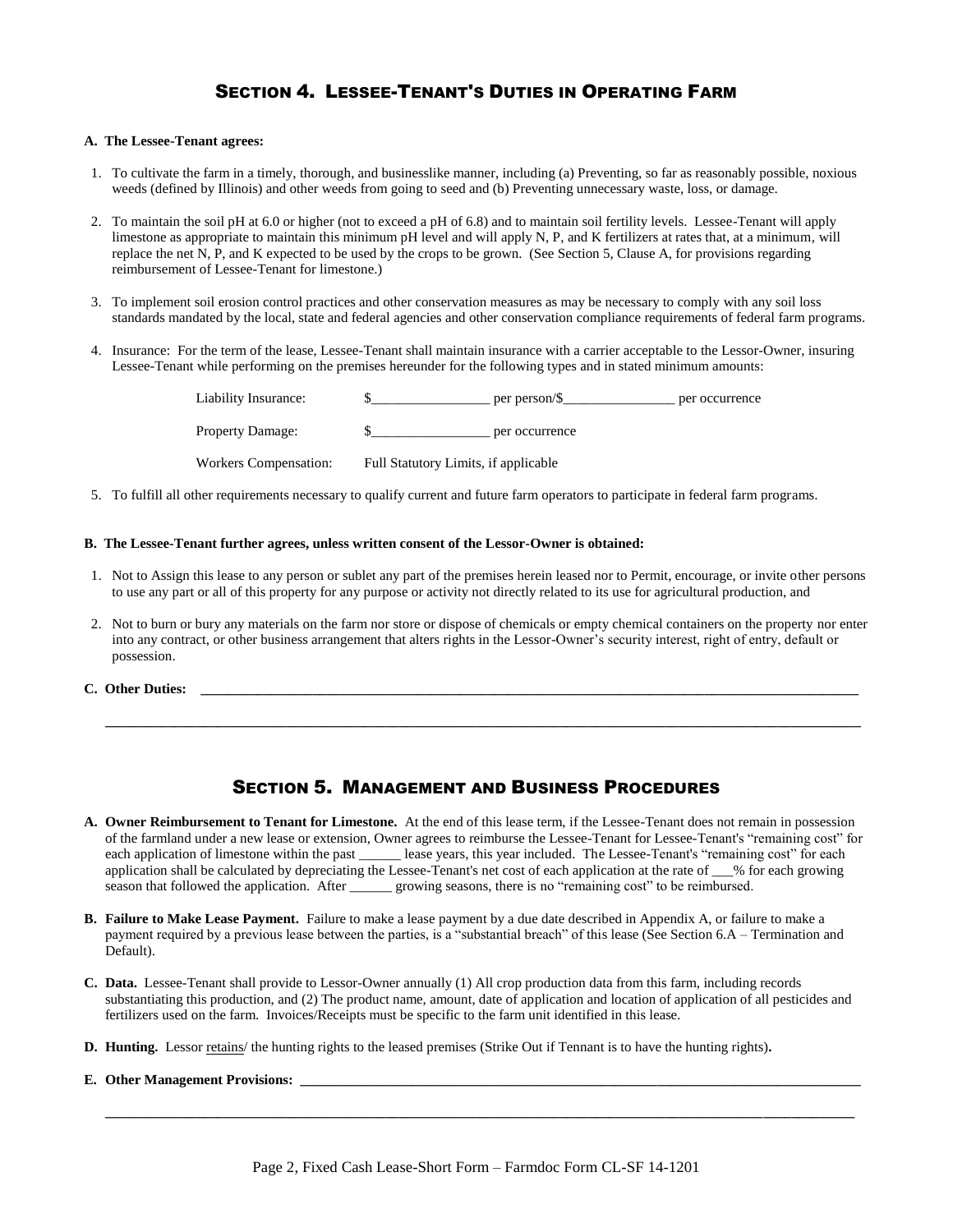### SECTION 6. DEFAULT, POSSESSION, ATTORNEY FEES, OTHER MATTERS

- **A. Termination upon default.** If either party fails to carry out substantially the terms of this lease, the lease may be terminated by the other party by serving a written notice citing the instance(s) of default and specifying a termination date of 3 days from the date of such notice. Settlement shall then be made in accordance with the provisions of Clause B of this section, the reimbursement agreements of Section 5, and any amendments to this lease.
- **B. Yielding possession.** The Lessee-Tenant agrees at the expiration or termination of this lease to yield possession of the premises to the Lessor-Owner without further demand or notice, in as good order and condition as when they were entered upon by the Lessee-Tenant, loss by fire, flood, or tornado, and ordinary wear excepted. If the Lessee-Tenant fails to yield possession, the Lessee-Tenant shall pay to the Lessor-Owner a penalty of  $\frac{S_{\text{max}}}{S_{\text{max}}}$  per day for each day he/she rem er day for each day he/she remains in possession thereafter, in addition to any damages caused by the Lessee-Tenant to the Lessor-Owner's land or improvements. These payments shall not entitle the Lessee-Tenant to any interest of any kind in or on the premises.
- **C. Attorney Fees.** All costs and attorney fees of the Lessor-Owner in enforcing collection or performance shall be added to the obligations payable by the Lessee-Tenant.
- **D. Lessor-Owner's right of entry**. The Lessor-Owner reserves the right personally or by agents, employees, or assigns to enter upon the premises at any reasonable time to view them, work or make repairs or improvements thereon, hunt or shoot firearms, take soil tests, develop mineral resources, and, if the lease term has not been extended and following severance of crops, to conduct fall tillage, make seedings, glean corn, apply fertilizers, and perform any other operation necessary to good farming by the succeeding Lessee-Tenant.
- **E. Lessor-Owner liability.** The Lessee-Tenant acknowledges the hazards of operating a farm, and assumes all risk of accidents personally as well as for family, employees, or agents in pursuance of farming operations, or in performing repairs on improvements.

## SECTION 7. ADDITIONAL LEASE PROVISIONS

#### **Signatures of parties to lease**:

|    | Landowner | Date |
|----|-----------|------|
|    | Landowner | Date |
| By | Agent     | Date |
|    |           |      |
|    | Tenant    | Date |
|    | Tenant    | Date |